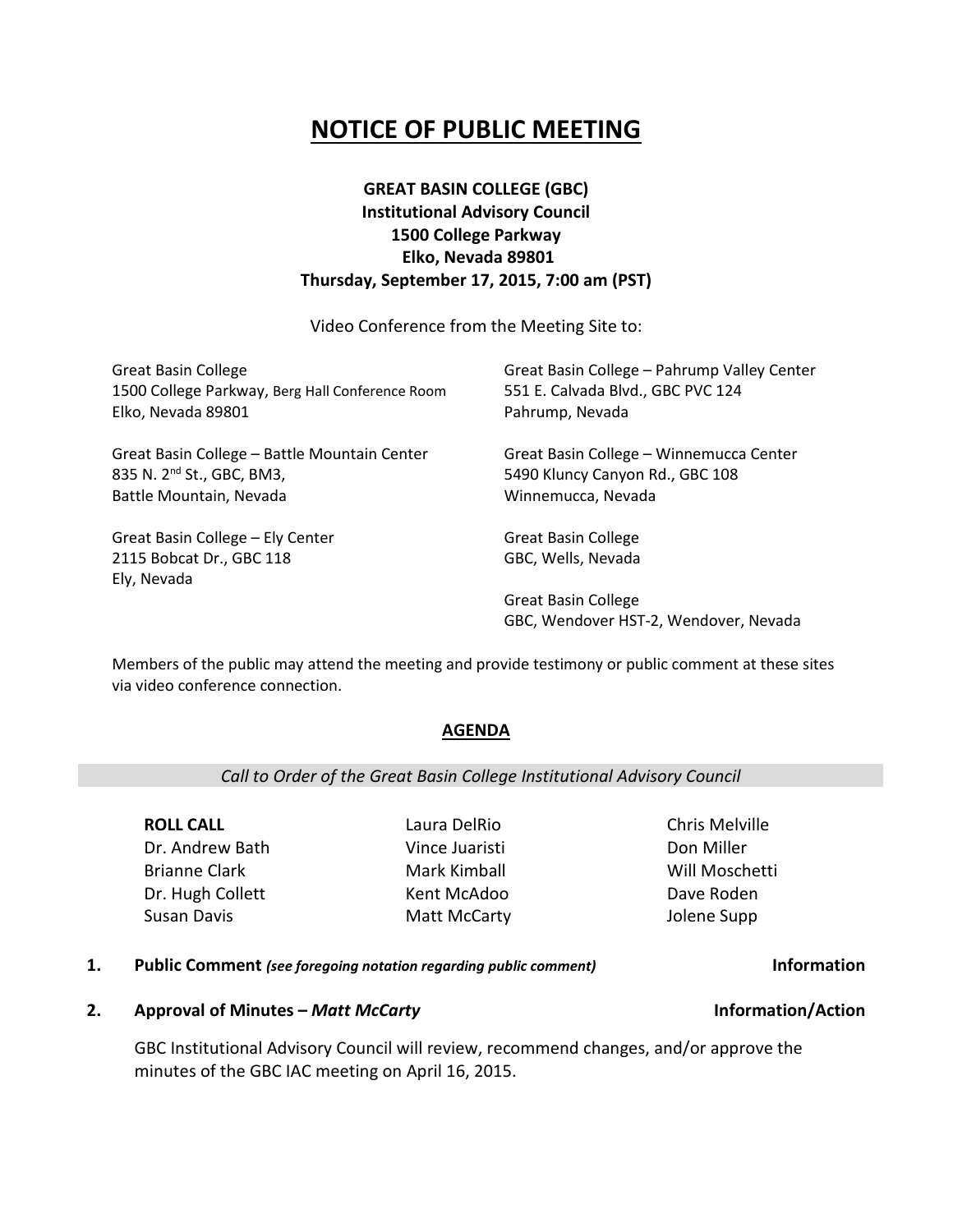## **3. President's Report –** *Dr. Mark Curtis* **Information**

GBC President Mark Curtis will provide the GBC IAC with updates on the following subjects and will be prepared to answer any questions or concerns.

- A. Legislative update
- B. Baccalaureate degree approvals
- C. Funding Formula changes recommended
- D. State College issues

## **4. GBC Foundation Update –** *Dr. Mark Curtis* **Information**

GBC President Mark Curtis will discuss the recent changes in the GBC Foundation including:

- A. Introducing the new GBC Foundation Director, Greg Brorby
- B. Location changes
- C. GBC Foundation's new focus

### **5. Board of Regents' Community College Committee Update –** *Matt McCarty* **Information**

GBC IAC Chair Matt McCarty will update the IAC on the recent meeting of the NSHE Board of Regents' Community College Committee.

## **6. Vice President Reports and Questions Information**

The GBC Vice Presidents will give a verbal report and answer any questions:

- A. Academic Affairs/Assessment *Dr. Mike McFarlane*
- B. Distance Delivery *Dr. Mike McFarlane*
- C. Student Services/Title IX *Lynn Mahlberg*
- D. Business Affairs *Sonja Sibert*

## **7. Member Report Information**

Each committee member will be given an opportunity to provide a verbal report.

- A. Ely *Dr. Andrew Bath*
- B. Elko *Brianne Clark*
- C. Elko *Dr. Hugh Collett*
- D. Battle Mountain *Susan Davis*
- E. Wells *Laura DelRio*
- F. Washington DC *Vince Juaristi*
- G. Pahrump *Mark Kimball*
- H. Elko *Kent McAdoo*
- I. Elko *Matt McCarty*
- J. Wendover *Chris Melville*
- K. Elko *Don Miller*
- L. Elko *Will Moschetti*
- M. Winnemucca *Dave Roden*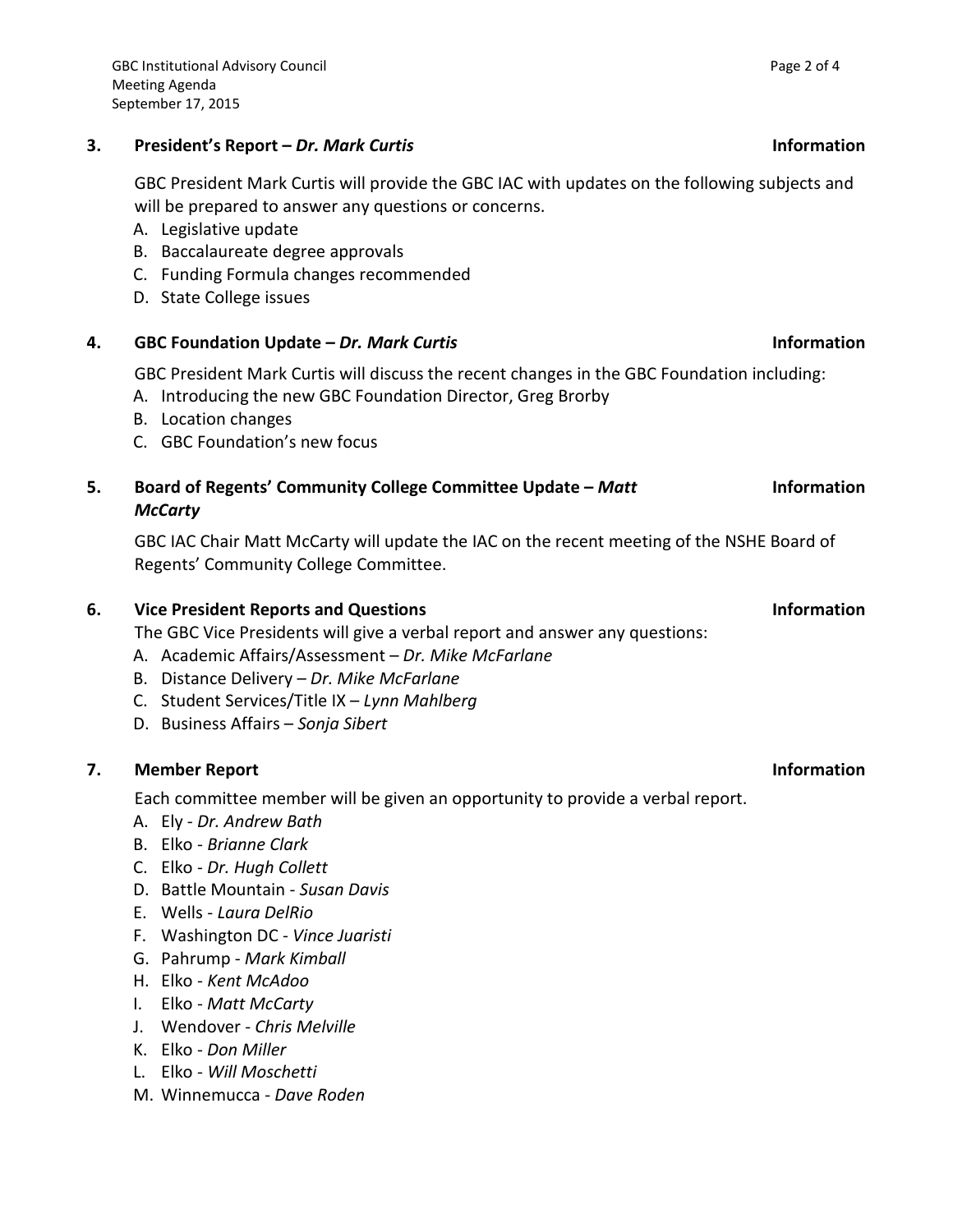### N. Wells - *Jolene Supp*

### **8. New Business Information**

Items for consideration at future meetings may be suggested. Any discussion of an item under "New Business" is limited to description and clarification of the subject matter of the item, which may include the reasons for the request.

### **9. Public Comment** *(see foregoing notation regarding public comment)* **Information**

### **10.** Adjourn **Information/Action**

**This notice and agenda has been posted at or before 5:00 p.m. on September 11, 2015 before the meeting, in accordance with NRS 241.020, at the meeting location and at the following public locations:**

- GBC's IAC website (http://www.gbcnv.edu/administration/advisory.html)
- The Nevada Public Notice website pursuant to NRS 232.2175 [\(http://notice.nv.gov/\)](http://notice.nv.gov/)
- Meeting location: Great Basin College, 1500 College Parkway, Elko, NV 89801, Berg Hall
- Great Basin College Battle Mountain Center, 835 N. 2<sup>nd</sup> St., Battle Mountain, NV 89820
- Great Basin College Ely Center, 2115 Bobcat Drive, Ely, NV 89301
- Great Basin College Pahrump Valley Center, 551 E. Calvada Blvd., Pahrump, NV 89048
- Great Basin College Winnemucca Center, 5490 Kluncy Canyon Rd., Winnemucca, NV 89445

## **IMPORTANT INFORMATION ABOUT THE AGENDA AND PUBLIC MEETING**

**NOTE:** Above is an agenda of all items scheduled to be considered. Notification is hereby provided that items on the agenda may be taken out of order and presented, two or more agenda items may be combined for consideration, and an agenda item may be removed from the agenda or discussion relating to an item on the agenda may be delayed at any time.

Some agenda items are noted as having accompanying reference material. Reference material may be accessed on the electronic version of the agenda by clicking the reference link associated with a particular item. The agenda and associated reference material may also be accessed on the Internet by Great Basin College's Institutional Advisory Council's webpage at: [http://www.gbcnv.edu/administration/advisory.html.](http://www.gbcnv.edu/administration/advisory.html)

Reasonable efforts will be made to assist and accommodate physically disabled person attending the meeting. Please call the GBC Office of the President at (775) 753-2265 in advance so that arrangements may be made.

**PUBLIC COMMENTS:** Public comment will be taken during this agenda item. No action may be taken on a matter raised under this item until the matter is included on an agenda as an item on which action may be taken. Comments will be limited to two minutes per person. Persons making comment will be asked to begin by stating their name for the record and to spell their last name. The Council Chair may elect to allow additional public comment on a specific agenda item when that agenda item is being considered.